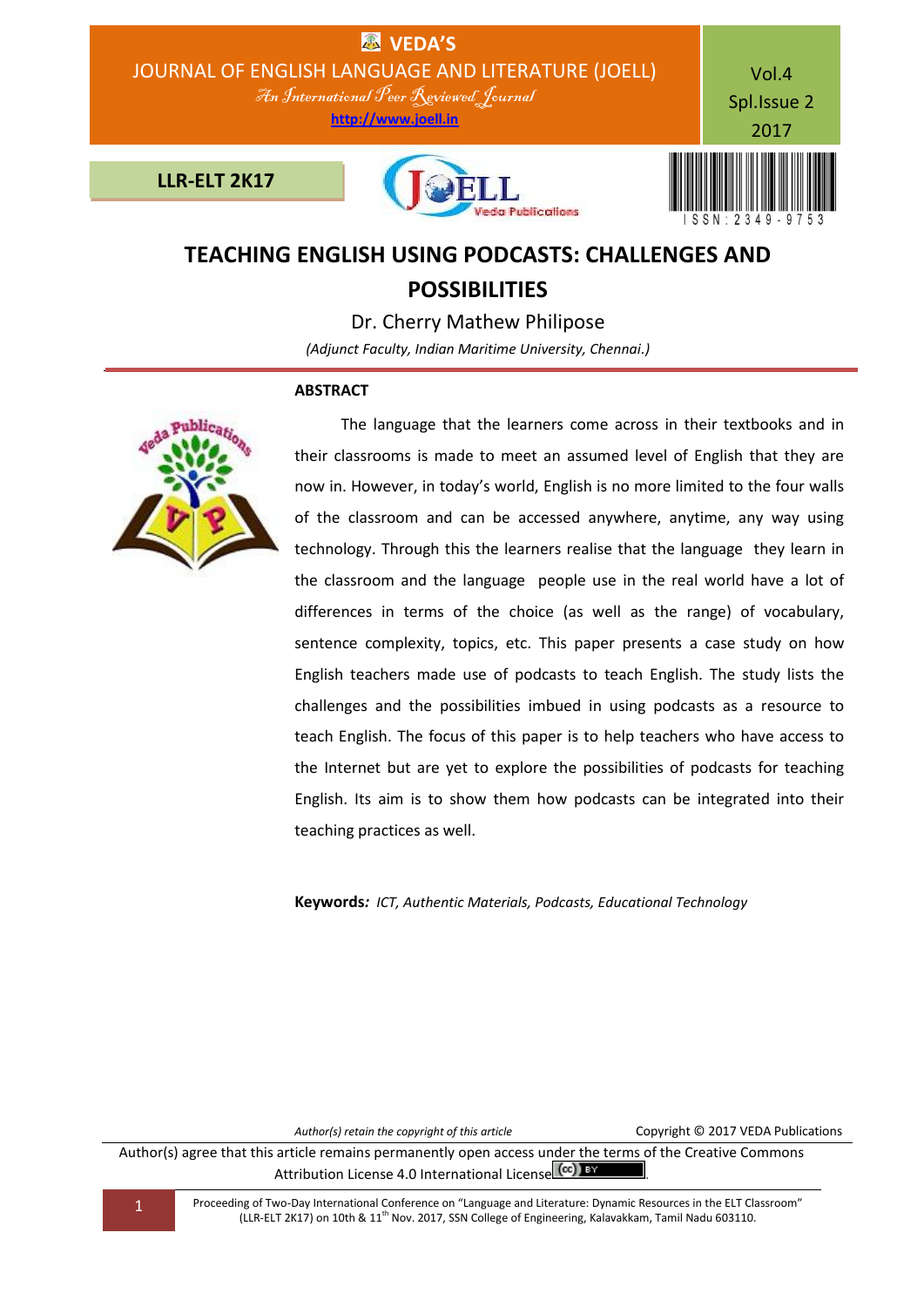#### **INTRODUCTION**

The access to the Internet is shifting the English language teaching and learning landscapes more than ever before. It is redefining the ways in which learners learn and access English in their lives. Earlier English textbook was the primary source for learners' English. However, that is changing now since more and more learners are going online on their own for a variety of reasons and often come across more language than they are exposed to through their textbooks. Teachers can no longer shy away from this fact and have to find ways to integrate 'real-world' English into their teaching. One way to do this is through the use of podcasts  $-$  i.e. audio recordings – that are publicly available online. This paper discusses a study on the challenges and opportunities of using podcasts by a group of nine teachers from around the globe. The paper first presents a review of literature on audio learning and then presents the research design and methodology. The data analysis and discussion part explores at length the experiences of these nine teachers in using podcasts. The conclusion expresses a hope that the use of podcasts will eventually become a reality in more and more classrooms across the world.

## **REVIEW OF LITERATURE**

A survey of the available literature on learning proves that audio learning had always been there as part of distance education since voice recording became widely available. In the words of Durbridge (1984, cited in Edirisingha, Rizzi, Nie, & Rothwell, 2007) there are many benefits to audio learning. She found out that students like learning through audio because they like:

- Responding to sound, e.g. understanding spoken language
- Listening in on conversations
- Hearing facts, discussions and opinions from experts in the field.

Similar feelings are echoed by Scottish Council for Educational Technology (1994, cited in Lee & Chan, 2007) when it says audio is "a powerful stimulus to the imagination". It further adds that audio can be used more effectively to talk learners through a passage and to document discussions and language pronunciation at work. In spite of its

benefits audio learning, in Lee & Chan's, (2007) words, "has been neglected and underused".

It is in this backdrop that podcasts made their appearance with the introduction and instant popularity of iPod and other portable media players. However, the use of podcasts for learning took a while despite it being a part of the audio learning culture that was in vogue before. Even the studies (e.g. McCarty, 2005) on the use of podcast for language learning have focused on the technical issues of creating and distributing podcasts rather than on the theoretical underpinnings of its use for learning or the evaluation of available materials. Chinnery (2006) reported that the use of podcasts had brought an authentic cultural experience to students' learning of foreign languages. Once teachers and learners realised its potential in making learning languages real "podcasting is widely used in language learning, both to access authentic content and to record it" (Chinnery, 2006). For English language learners, in addition to the many parallel sources of information, there are podcast sources like the Voice of America's Special English Programme or the BBC Learning English Series. According to Chinnery (2006), the use of podcasts brings an authentic cultural experience to students' learning of foreign languages.

Rosell-Aguilar (2007) provided a taxonomy of podcast resources and reviewed podcast materials in the light of Second Language Acquisition (SLA) theories. Her taxonomy basically divides podcasts into materials developed by teachers and students and existing resources. The present study focuses on the use of existing podcasts that are not primarily meant for language courses.

Podcasting provides access to authentic materials which has both the potential to provide opportunities to notice vocabulary and grammatical structures as well as for learning about aspects such as the history, culture, and politics of the areas where the target language is spoken. Thus, they become, what Ryan (1997) says, "sources of information about the uses of language". It also has the potential to draw the learners into the communicative world of the target language community (Little 1997). However, Lai (2015) reminds that teachers can shape the quantity and quality of students' self-directed use

2 Proceeding of Two-Day International Conference on "Language and Literature: Dynamic Resources in the ELT Classroom" (LLR-ELT 2K17) on 10th & 11<sup>th</sup> Nov. 2017, SSN College of Engineering, Kalavakkam, Tamil Nadu 603110.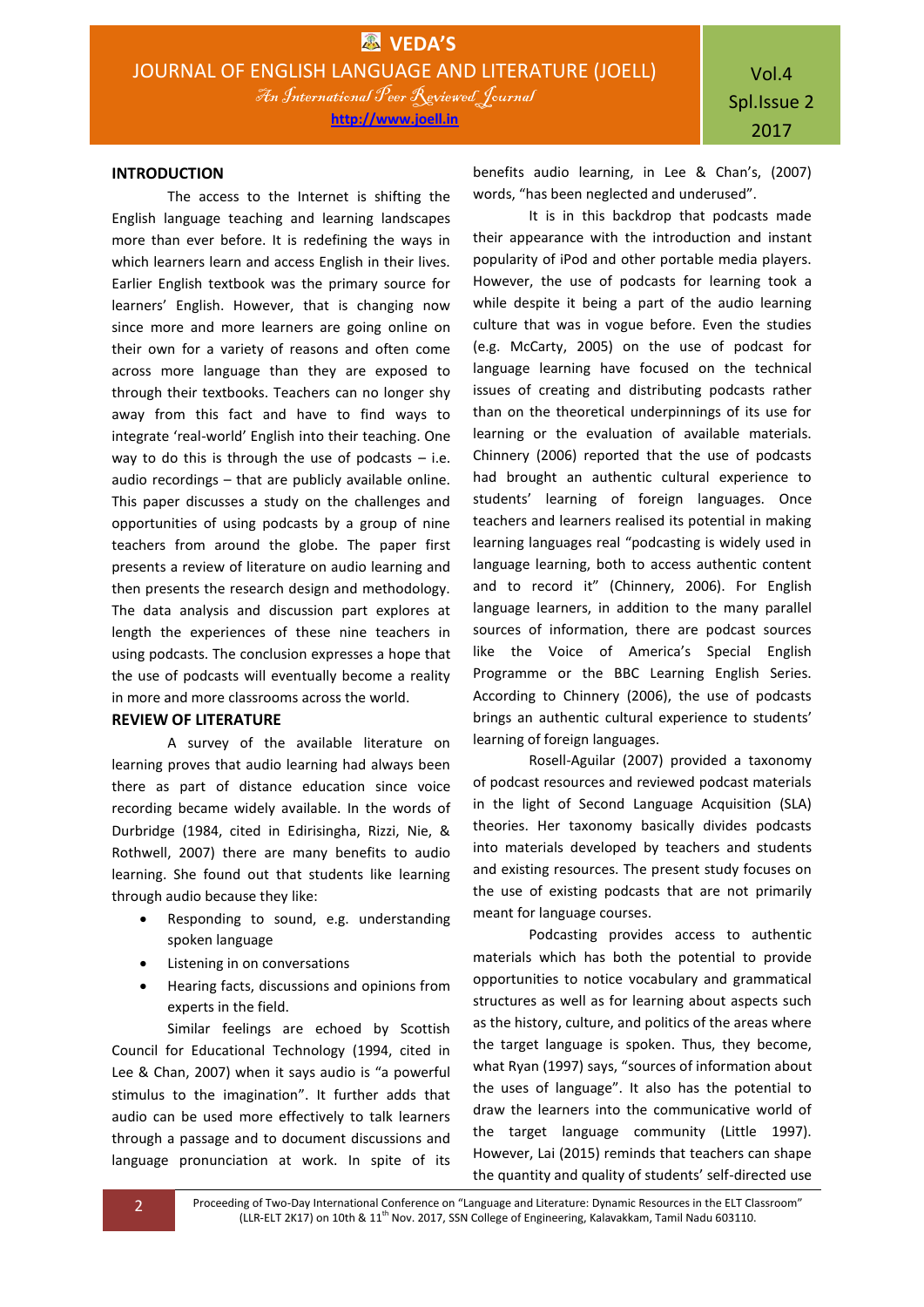of technology for learning outside the classroom through providing three distinct types of support: affection, capacity and behaviour. The findings of her research underscore the pivotal role that teachers can play in enhancing adoption of technology in selflearning.

#### **RESEARCH METHODOLOGY**

The data for the present study were collected over the Internet using two distinct tools: an online questionnaire and an online semistructured interview. The purpose of the questionnaire was to gather the experiences of teachers who have actually integrated podcasts into their teaching. Nine teachers from four different countries responded to the questionnaire. These teachers were teaching English in public as well as private schools at various levels. From the nine teachers who responded to the questionnaire three gave their formal consent to be interviewed. These three teachers were interviewed to understand how the use of podcasts made language learning a real experience for the learners. The interview took place over Skype and was recorded. Later the recordings were transcribed.

#### **DATA ANALYSIS AND DISCUSSION**

Teachers who participated in the questionnaire phase of the study reported that they use freely available public podcasts from sites like VOA English, Learning English of the British Council, BBC, etc. in their classrooms. These materials were used in the classroom whenever the lessons allowed the use of complementary materials in terms of theme and topic. Otherwise, the teachers assigned them as optional materials which learners can use according to their interest and time available. In the interviews teachers mentioned that wherever possible podcasts that are chosen by the learners themselves are also incorporated into the regular lessons. This gesture, in their opinion, brings learner autonomy and learner agency into the classrooms.

It was revealed through the study that the teachers who made use of podcasts for learning English have an interest in listening to podcasts. They themselves are avid listeners to a range of podcasts in areas of their interest. They listen to them while travelling to work or in their free time. They believe that listening to podcasts is a worthy obsession which

had helped them to improve their proficiency in English as well as shaped their world view. Their decision to use podcasts in the classrooms is out of their own conviction that the habit of listening to podcasts will help their learners in similar ways.

One of the questions in the questionnaire sought the medium in which these teachers listened to the podcasts that they download. With the arrival of smartphones most of these teachers have started using their phones to listen to podcasts rather than using a dedicated media player. Teachers who bought MP3 players to listen to the podcasts now do that on their smartphones because they feel that they do not have to carry so many gadgets with them anymore for listening.

To the question which sought how they received new podcasts many of them responded that they use certain apps on their phone to download. Some of these apps that they use include iTunes, BeyondPod, Doggcatcher, etc. The task of keeping a track of the newly available podcasts is also assigned to the podcatcher service that these teachers use. Though paid versions are available none of the teachers who participated in the study use any of that and instead relied on the free versions available.

While listening to the downloaded episodes the teachers mentioned that they keep a mental tab on whether the listening material can be used in connection with a lesson in the class. The interviewed teachers reported that they find opportunities where they can use such listening materials in meaningful and relevant learning moments in the class most often thereby helping the students to go beyond the textbook as well as inculcate an interest in listening and specifically to podcasts.

The interviewed teachers mentioned that learners prefer listening to podcasts which have listening transcripts available along with them. This is because in the contexts in which these teachers teach English is either a second (India) or a foreign language (Belgium) and learners appreciate any additional help that they can get in order to understand the English that they hear. If they do not understand, the learners will stop listening as listening no more is enjoyable to them. Three of the teachers who participated in the study said that they keep a track of what the learners listen and suggest

3 Proceeding of Two-Day International Conference on "Language and Literature: Dynamic Resources in the ELT Classroom" (LLR-ELT 2K17) on 10th & 11<sup>th</sup> Nov. 2017, SSN College of Engineering, Kalavakkam, Tamil Nadu 603110.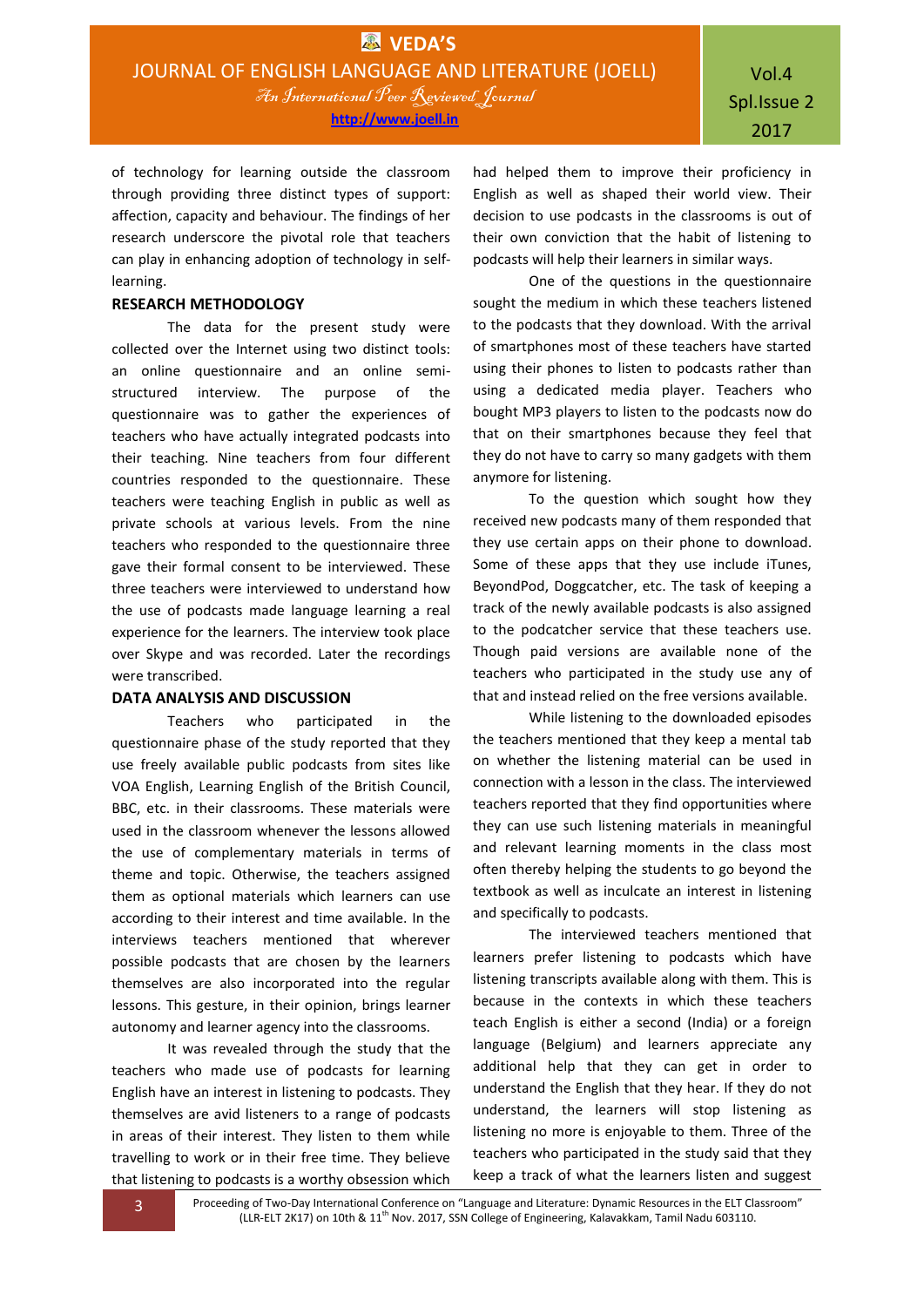materials that the learners can listen apart from what they listen as a matter of habit. In other words, these teachers who use podcasts in their classrooms take a serious interest in their learners listening habits and encourage them to develop their language proficiency by listening to a variety of resources.

Another interesting thing to note is that the participating teachers who adopted listening to podcasts as a means to make language real for their learners themselves believe that such listening had improved their proficiency in English as well as their awareness about the world they live in. Such a conviction prompts them to encourage their learners to take up listening to podcasts as a means to improve English as well as general awareness.

All the teachers who participated in the study were aware of the fact that all their students do not have access to the Internet at home. As a result these students cannot access and download the podcasts that they like. So a way around which the teachers had devised is to download and keep a set of podcasts for their students in the classroom/staffroom computers from which the students can choose and copy the podcasts of their choice. The three teachers who were interviewed mentioned that they had noticed that even their colleagues (who need not be teaching English) also access such audio resources and listen. Over a period of time these teachers were able to build a repository of listening materials that are ungraded but cover a range of themes and topics that are real.

The interviewed teachers have reported that those learners who like a particular series of podcasts after a period group themselves and form listeners groups where they discuss their thoughts on what they have listened to. Some of them who are on social networking sites take this opportunity to get in touch with the presenters as well as other listeners from different parts of the world thereby turning the whole exercise a 'real' communicative exercise out of their own interest. In addition to this, a few learners while making classroom presentations and projects try to incorporate the ideas that they have gathered from the podcasts proving that the learners assimilate what they listen to in most of the cases.

Learners' interest in listening to what they like has promoted language acquisition as well,

teachers reported. They have noticed that those learners who listen to podcast have picked up vocabulary, sentence structures, ideas, etc. and have started using them in their real life. Since many of these podcast series have a pattern learners find it easy to mimic the language after a few rounds of listening.

In addition to these the freedom to listen in a way that they like makes podcast a ready hit with many learners, said the participating teachers. Learners are no more under pressure the way it happens in the classroom to listen and understand what they hear along with others. Instead, they can listen at their own pace and can stop if they do not feel like listening. Also they can replay what they are listening to as many times as they want in case they do not understand or cannot follow it thereby promoting learner autonomy which is otherwise not available to them in a regular classroom setting. Also there is learner agency in what they are listening to since all the teachers who participated in the study were clear that they do not force or discourage a learner from listening to any type of podcasts.

### **IMPLICATIONS AND CONCLUSION**

Through this study the usefulness of podcasts in teaching English is reiterated. With the availability of publicly available podcasts on the rise teachers will always have access to a range of listening materials which they can integrate to the classroom lessons. In addition, learners will never feel that they are being forced to learn English once they had discovered a podcast of their choice and interest. Moreover, the possibility of listening to the downloaded podcasts anytime, anywhere, and any number of times makes learning English a flexible thing where learners have autonomy as well as agency. The problem of all students having access to the Internet at home was addressed through the teachers downloading the episodes and making them available to the students. Thus, providing opportunities to the learners to learn English through podcasts is worth exploring and adopting by the twenty-first century English teachers.

#### **BIBLIOGRAPHY**

[1]. Chinnery, G. M. (2006). Emerging technologies. Going to the mall: mobile assisted language learning. *Language Learning & Technology*,*10*(1), 9-16.

4 Proceeding of Two-Day International Conference on "Language and Literature: Dynamic Resources in the ELT Classroom" (LLR-ELT 2K17) on 10th & 11<sup>th</sup> Nov. 2017, SSN College of Engineering, Kalavakkam, Tamil Nadu 603110.